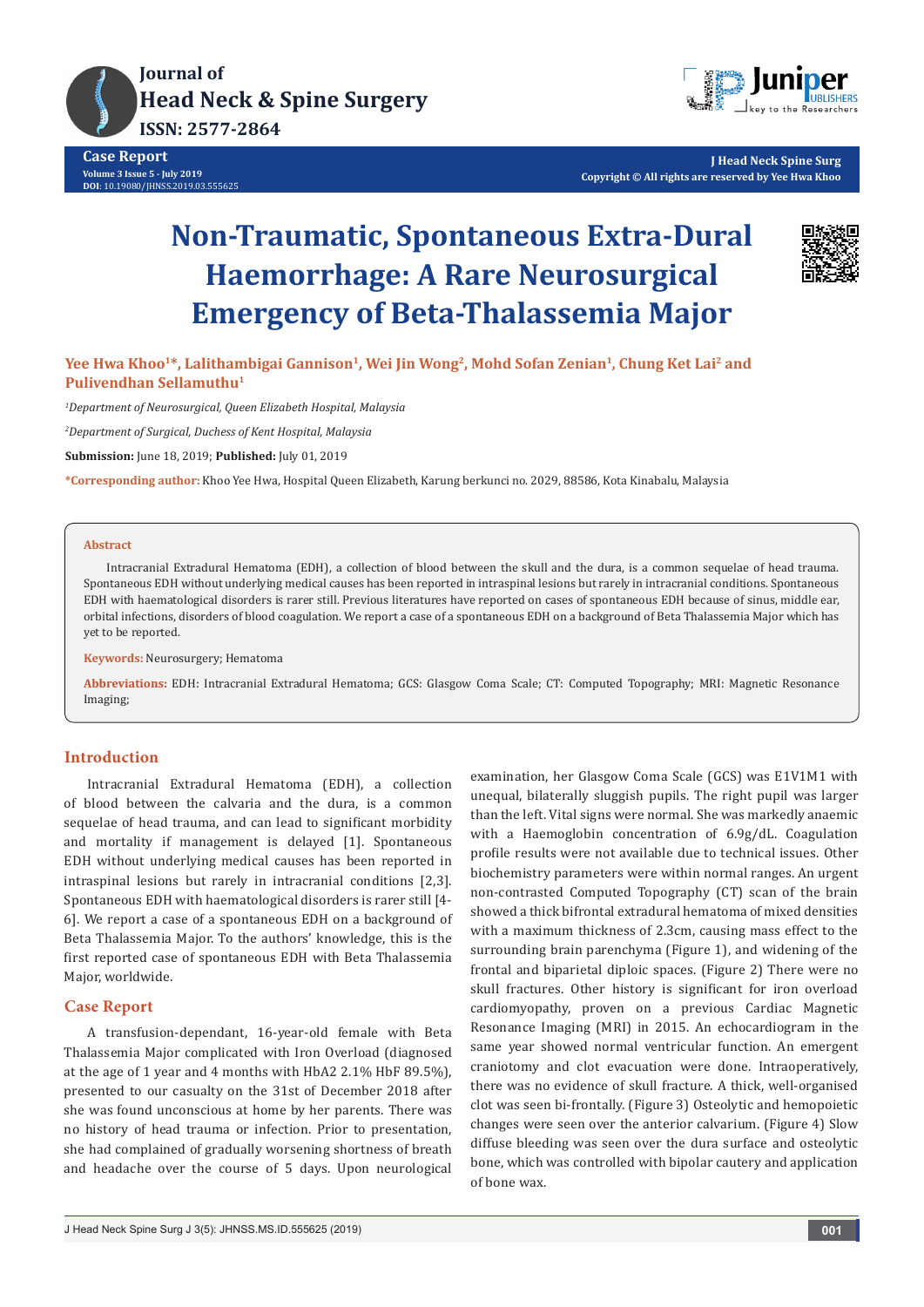

**Figure 1:** Bifrontal EDH with mixed density indicating an acute on chronic clot or severe anaemia leading to hypodensity appearance as attenuation of blood on CT is due to protein fraction of Hb [7].



**Figure 2:** Widening of the frontal diploic spaces.



**Figure 3:** Well-formed thick bifrontal clot.



## **Figure 4:** Hematopoietic bone with evidence of chronic infarcts.

#### **Discussion**

The aetiology of EDH is almost always traumatic [1]. Hematoma results from ruptured middle meningeal vessels or diploic veins, and skull fractures are estimated to be associated in 65-90% of patients [8]. Reported causes of spontaneous EDH include – vascular malformations of the dura, sinus, middle ear, or orbital infections, hematological disorders such as sickle cell anemia, Systemic Lupus Erythematosus (SLE), tumors, and open-heart surgery [9,10]. Spontaneous EDH associated with Thalassemia has never been reported in the literature to date, thus, the mechanism is vague. Hypercoagulability is a wellestablished characteristic of beta thalassemia, due to changes in lipid membrane composition of abnormal erythrocytes, with increased expression of negatively charged phosphatidylserine (PS) at the outer surface, constant platelet activation due to endothelial injury, and deficiency of natural anticoagulants. Thalassemic also have chronic low-grade inflammation and impaired fibrinolysis (Angchaisuksiri et al). These changes may account for the increased risk of thrombosis in these patients. Thrombosis is largely a subclinical process in Thalassemia, with autopsies finding microvascular platelet and fibrin thrombi [11]. We postulate that this may be the reason for chronic bone infarct. Other reports of spontaneous EDH in sickle cell anemia propose a similar mechanism of bone infarct, causing periosteal elevation, disruption of cortical bone, and eventually bleeding into the extradural place. However, the causative mechanism in sickle cell anemia is vaso-occlusion, not thrombosis [12]. Another postulation of spontaneous EDH is inadequate venous drainage causing venous hypertension and venous rupture. In hematological disorders, chronic extra-medullary hematopoiesis occurs. Hyper-proliferative bone marrow disrupts the inner and outer skull margins and precipitates extravasations of blood into the subgaleal and extradural spaces. In our case, the patient's skull was found to have areas of blackish discoloration, pinpoint bleeding sites, and spongy bone, suggestive of skull infarction and hematopoietic bone (Figure 2). We hypothesize that the likely source of the EDH may be a combination of hyperproliferative bone with chronic infarcts. This theory may be confirmed with a histopathological examination of the bone. More research is required to support this hypothesis, which may not be possible due to the paucity of cases.

# **Conclusion**

Non-traumatic spontaneous EDH should be considered in patients presenting with raised intracranial pressure symptoms, especially when significant co-morbidities are present. When diagnosed, urgent surgical decompression is indicated. The pathophysiology of EDH in haematological disorders is not well understood, and more research is required to understand this phenomenon. To our knowledge, this is the first case of spontaneous EDH associated with Beta-Thalassemia Major reported in the literature.